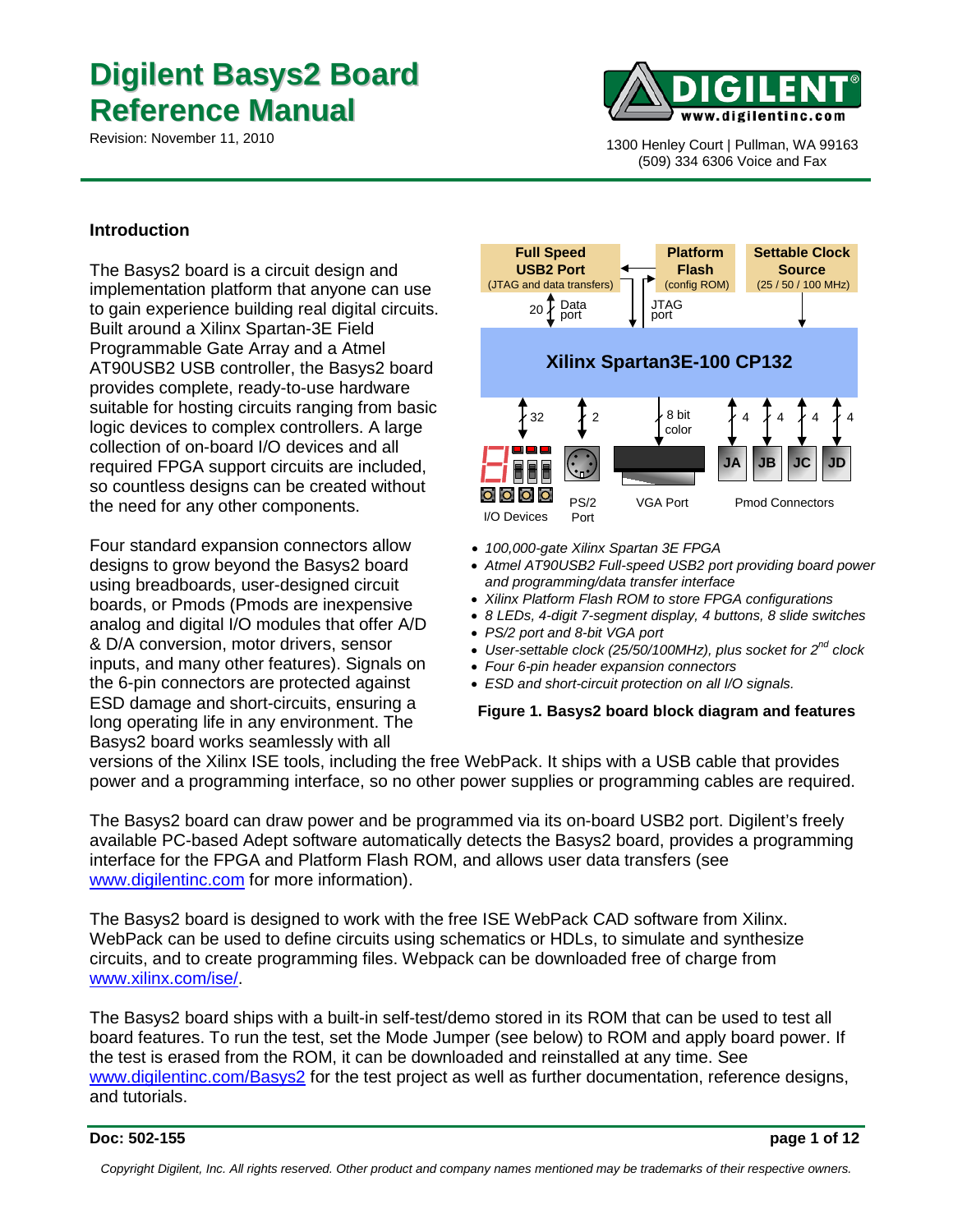## **Board Power**

The Basys2 board is typically powered from a USB cable, but a battery connector is also provided so that external supplies can be used. To use USB power, simply attach the USB cable. To power the Basys2 using a battery or other external source, attach a 3.5V-5.5V battery pack (or other power source) to the 2-pin, 100-mil spaced battery connector (three AA cells in series make a good 4.5+/- volt supply). Voltages higher than 5.5V on either power connector may cause permanent damage.

Input power is routed through the power switch (SW8) to the four 6-pin expansion connectors and to a Linear Technology LTC3545 voltage regulator. The LTC3545 produces the main 3.3V supply for the board, and it also produces 2.5V and 1.2V supply voltages required by the FPGA. Total board current is dependent on FPGA



**Figure 2. Basys2 power circuits**

configuration, clock frequency, and external connections. In test circuits with roughly 20K gates routed, a 50MHz clock source, and all LEDs illuminated, about 100mA of current is drawn from the 1.2V supply, 50mA from the 2.5V supply, and 50mA from the 3.3V supply. Required current will increase if larger circuits are configured in the FPGA, or if peripheral boards are attached.

The Basys2 board uses a four layer PCB, with the inner layers dedicated to VCC and GND planes. The FPGA and the other ICs on the board have large complements of ceramic bypass capacitors placed as close as possible to each VCC pin, resulting in a very clean, low-noise power supply.

## **Configuration**

After power-on, the FPGA on the Basys2 board must be configured before it can perform any useful functions. During configuration, a "bit" file is transferred into memory cells within the FPGA to define the logical functions and circuit interconnects. The free ISE/WebPack CAD software from Xilinx can be used to create bit files from VHDL, Verilog, or schematic-based source files.

Digilent's PC-based program called Adept can be used to configure the FPGA with any suitable bit file stored on the computer. Adept uses the USB cable to transfer a selected bit file from the PC to the FPGA (via the FPGA's JTAG programming port). Adept can also program a bit file into an on-board non-volatile ROM called "Platform Flash". Once programmed, the Platform Flash can automatically transfer a stored bit file to the FPGA at a subsequent power-on or reset event if the Mode Jumper (JP3) is set to ROM. The FPGA will remain configured until it is reset by a power-cycle event. The Platform Flash ROM will retain a bit file until it is reprogrammed, regardless of power-cycle events.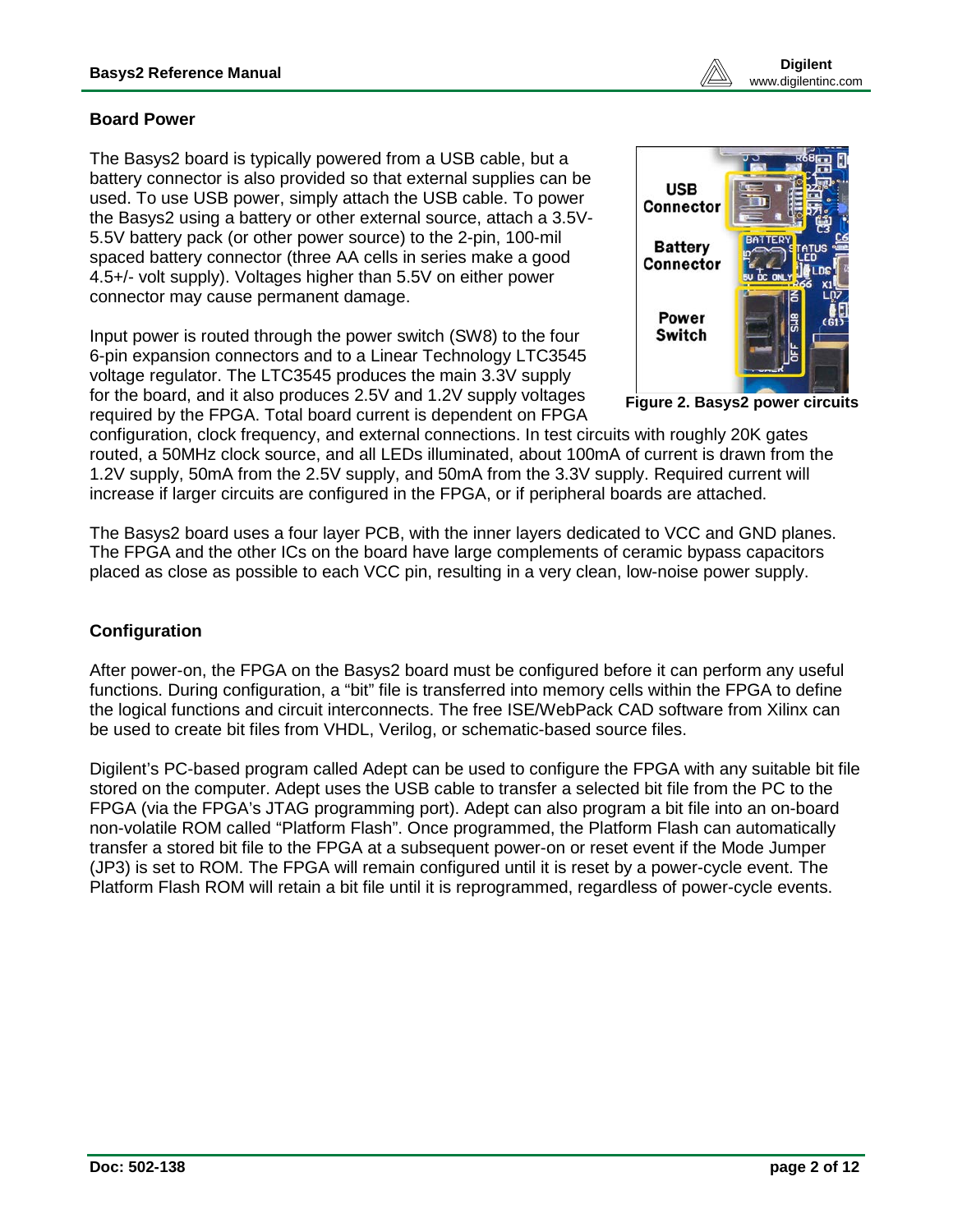To program the Basys2 board, set the mode jumper to PC and attach the USB cable to the board. Start the Adept software, and wait for the FPGA and the Platform Flash ROM to be recognized. Use the browse function to associate the desired .bit file with the FPGA, and/or the desired .mcs file with the Platform Flash ROM. Right-click on the device to be programmed, and select the "program" function. The configuration file will be sent to the FPGA or Platform Flash. and the software will indicate whether programming was successful. The "Status LED" LED (LD\_8) will also blink after the FPGA has been successfully configured. For further information on using Adept, please see the Adept documentation available at the Digilent website.



**Figure 4. Basys2 Programming Circuits**

## **Oscillators**

The Basys2 board includes a primary, user-settable silicon oscillator that produces 25MHz, 50MHz, or 100MHz based on the position of the clock select jumper at JP4. Initially, this jumper is not loaded and must be soldered in place. A socket for a second oscillator is provided at IC6 (the IC6 socket can accommodate any 3.3V CMOS oscillator in a half-size DIP package). The primary and secondary oscillators are connected to global clock input pins at pin B8 and pin M6 respectively.

Both clock inputs can drive the clock synthesizer DLL on the Spartan 3E, allowing for a wide range if internal frequencies, from 4 times the input frequency to any integer divisor of the input frequency.

The primary silicon oscillator is flexible and inexpensive, but it lacks the frequency stability of a crystal oscillator. Some circuits that drive a VGA monitor may realize a slight improvement in image stability by using a crystal oscillator installed in the IC6 socket. For these applications, a 25MHz (or 50MHz) crystal oscillator, available from any catalog distributor, is recommended (see for example part number SG-8002JF-PCC at [www.digikey.com](http://www.digikey.com/) ).



**Figure 5. Basys2 oscillator circuits**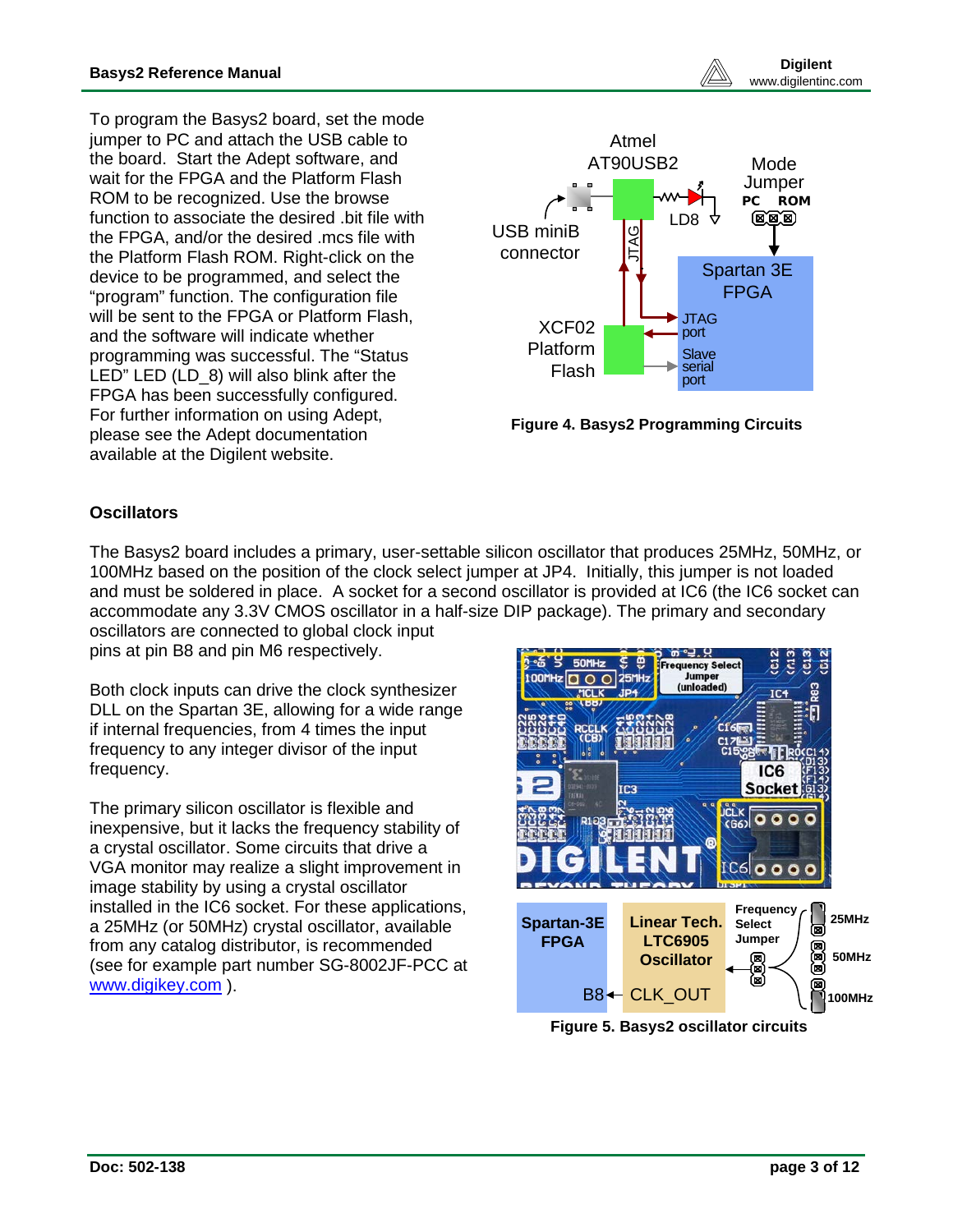## **User I/O**

Four pushbuttons and eight slide switches are provided for circuit inputs. Pushbutton inputs are normally low and driven high only when the pushbutton is pressed. Slide switches generate constant high or low inputs depending on position. Pushbuttons and slide switches all have series resistors for protection against short circuits (a short circuit would occur if an FPGA pin assigned to a pushbutton or slide switch was inadvertently defined as an output).

Eight LEDs and a four-digit sevensegment LED display are provided for circuit outputs. LED anodes are driven from the FPGA via current-limiting resistors, so they will illuminate when a logic '1' is written to the corresponding FPGA pin. A ninth LED is provided as a power-indicator LED, and a tenth LED (LD-D) illuminates any time the FPGA has been successfully programmed.



#### *Seven-segment display*

Each of the four digits of the sevensegment LED display is composed of seven LED segments arranged in a "figure 8" pattern. Segment LEDs can be



individually illuminated, so any one of 128 patterns can be displayed on a digit by illuminating certain LED segments and leaving the others dark. Of these 128 possible patterns, the ten corresponding to the decimal digits are the most useful.

The anodes of the seven LEDs forming each digit are tied together into one common anode circuit node, but the LED cathodes remain separate. The common anode signals are available as four "digit enable" input signals to the 4-digit display. The cathodes of similar segments on all four displays are connected into seven circuit nodes labeled CA through CG (so, for example, the four "D" cathodes from the four digits are grouped together into a single circuit node called "CD"). These seven cathode signals are available as inputs to the 4-digit display. This signal connection scheme creates a multiplexed display, where the cathode signals are common to all digits but they can only illuminate the segments of the digit whose corresponding anode signal is asserted.

A scanning display controller circuit can be used to show a four-digit number on this display. This circuit drives the anode signals and corresponding cathode patterns of each digit in a repeating, continuous succession, at an update rate that is faster than the human eye response. Each digit is illuminated just one-quarter of the time, but because the eye cannot perceive the darkening of a digit before it is illuminated again, the digit appears continuously illuminated. If the update or "refresh" rate is slowed to a given point (around 45 hertz), then most people will begin to see the display flicker.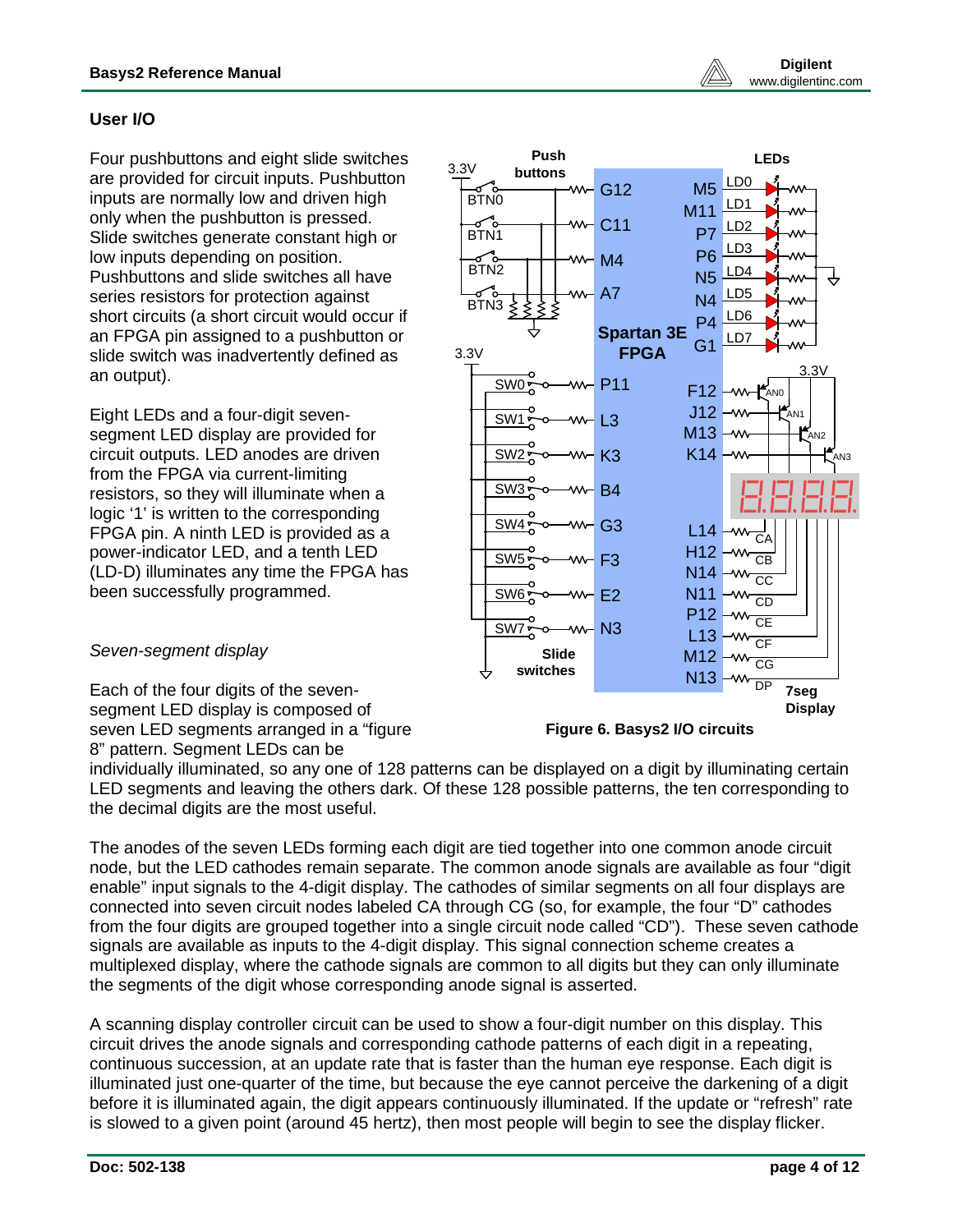



An un-illuminated seven-segment display, and nine illumination patterns corresponding to decimal digits

#### **Figure 7. Seven-segment display**

For each of the four digits to appear bright and continuously illuminated, all four digits should be driven once every 1 to 16ms (for a refresh frequency of 1KHz to 60Hz). For example, in a 60Hz refresh scheme, the entire display would be refreshed once every 16ms, and each digit would be illuminated for ¼ of the refresh cycle, or 4ms. The controller must assure that the correct cathode pattern is present when the corresponding anode signal is driven. To illustrate the process, if AN1 is



#### **Figure 8. Multiplexed 7seg display timing**

asserted while CB and CC are asserted, then a "1" will be displayed in digit position 1. Then, if AN2 is asserted while CA, CB and CC are asserted, then a "7" will be displayed in digit position 2. If A1 and CB, CC are driven for 4ms, and then A2 and CA, CB, CC are driven for 4ms in an endless succession, the display will show "17" in the first two digits. Figure 8 shows an example timing diagram for a four-digit seven-segment controller.

## **PS/2 Port**

The 6-pin mini-DIN connector can accommodate a PS/2 mouse or keyboard. The PS/2 connector is supplied with 5VDC.

Both the mouse and keyboard use a two-wire serial bus (clock and data) to communicate with a host device. Both use 11-bit words that include a start, stop and odd parity bit, but the data packets are organized differently, and the keyboard interface allows bi-directional data transfers (so the host device can illuminate state LEDs on the keyboard). Bus timings are shown in the figure. The clock and data signals are only driven when data transfers occur, and otherwise they are held in the "idle" state at logic '1'. The timings define signal requirements for mouse-to-host communications and bi-directional keyboard communications. A PS/2 interface circuit can be implemented in the FPGA to create a keyboard or mouse interface.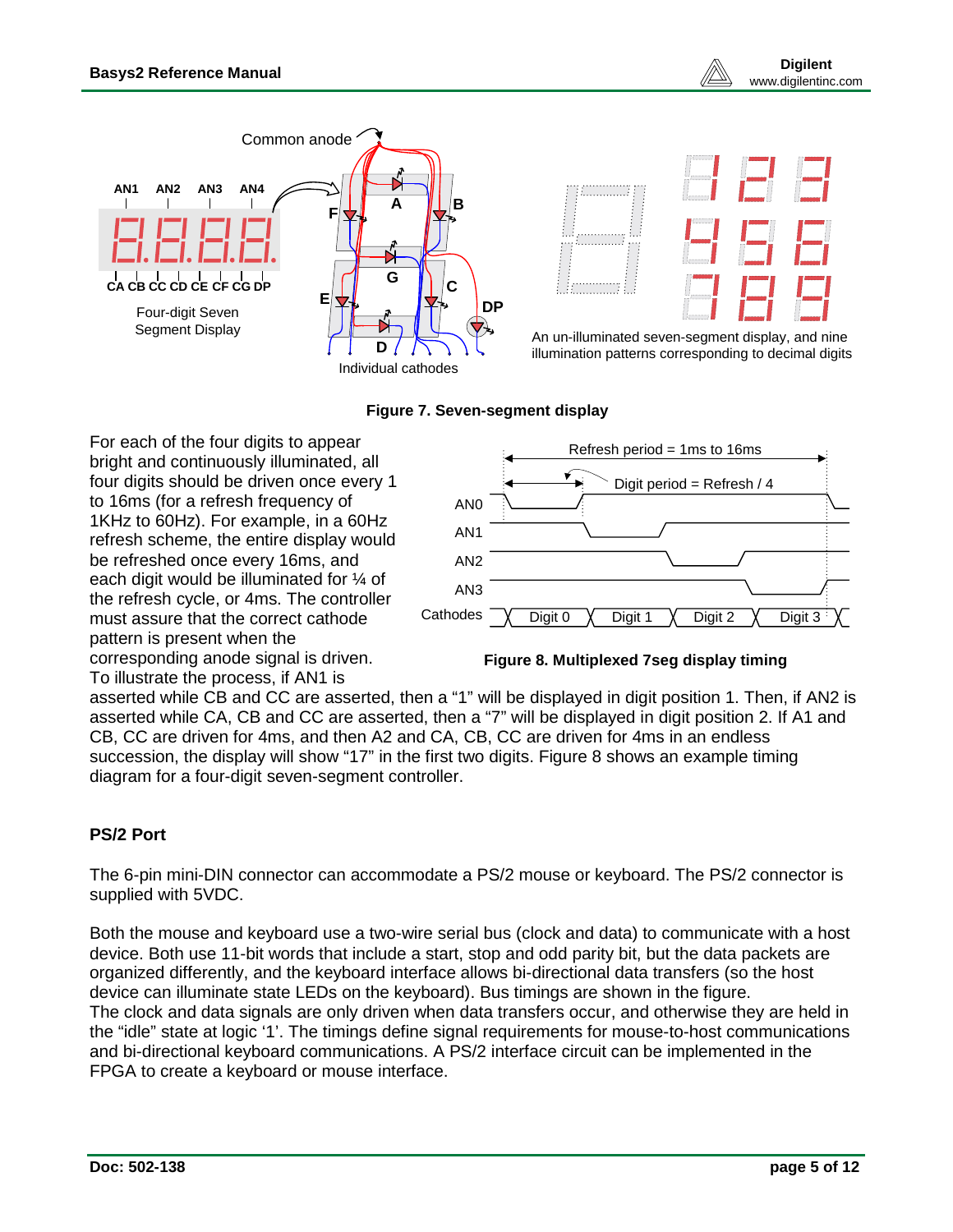

**Figure 9. PS/2 connector and Basys2 PS/2 circuit**

#### Keyboard

The keyboard uses open-collector drivers so the keyboard or an attached host device can drive the two-wire bus (if the host device will not send data to the keyboard, then the host can use input-only ports).

PS2-style keyboards use scan codes to communicate key press data. Each key is assigned a code that is sent whenever the key is pressed; if the key is held down, the scan code will be sent repeatedly about once every 100ms. When a key is released, a "F0" key-up code is sent, followed by the



#### **Figure 10. PS/2 signal timing**

 $T<sub>HLD</sub>$  Clock-to-data hold time | 5us | 25us

scan code of the released key. If a key can be "shifted" to produce a new character (like a capital letter), then a shift character is sent in addition to the scan code, and the host must determine which ASCII character to use. Some keys, called extended keys, send an "E0" ahead of the scan code (and they may send more than one scan code). When an extended key is released, an "E0 F0" key-up code is sent, followed by the scan code. Scan codes for most keys are shown in the figure. A host device can also send data to the keyboard. Below is a short list of some common commands a host might send.

- ED Set Num Lock, Caps Lock, and Scroll Lock LEDs. Keyboard returns "FA" after receiving "ED", then host sends a byte to set LED status: Bit 0 sets Scroll Lock; bit 1 sets Num Lock; and Bit 2 sets Caps lock. Bits 3 to 7 are ignored.
- EE Echo (test). Keyboard returns "EE" after receiving "EE".
- F3 Set scan code repeat rate. Keyboard returns "F3" on receiving "FA", then host sends second byte to set the repeat rate.
- FE Resend. "FE" directs keyboard to re-send most recent scan code.
- FF Reset. Resets the keyboard.

The keyboard can send data to the host only when both the data and clock lines are high (or idle). Since the host is the "bus master", the keyboard must check to see whether the host is sending data before driving the bus. To facilitate this, the clock line is used as a "clear to send" signal. If the host pulls the clock line low, the keyboard must not send any data until the clock is released.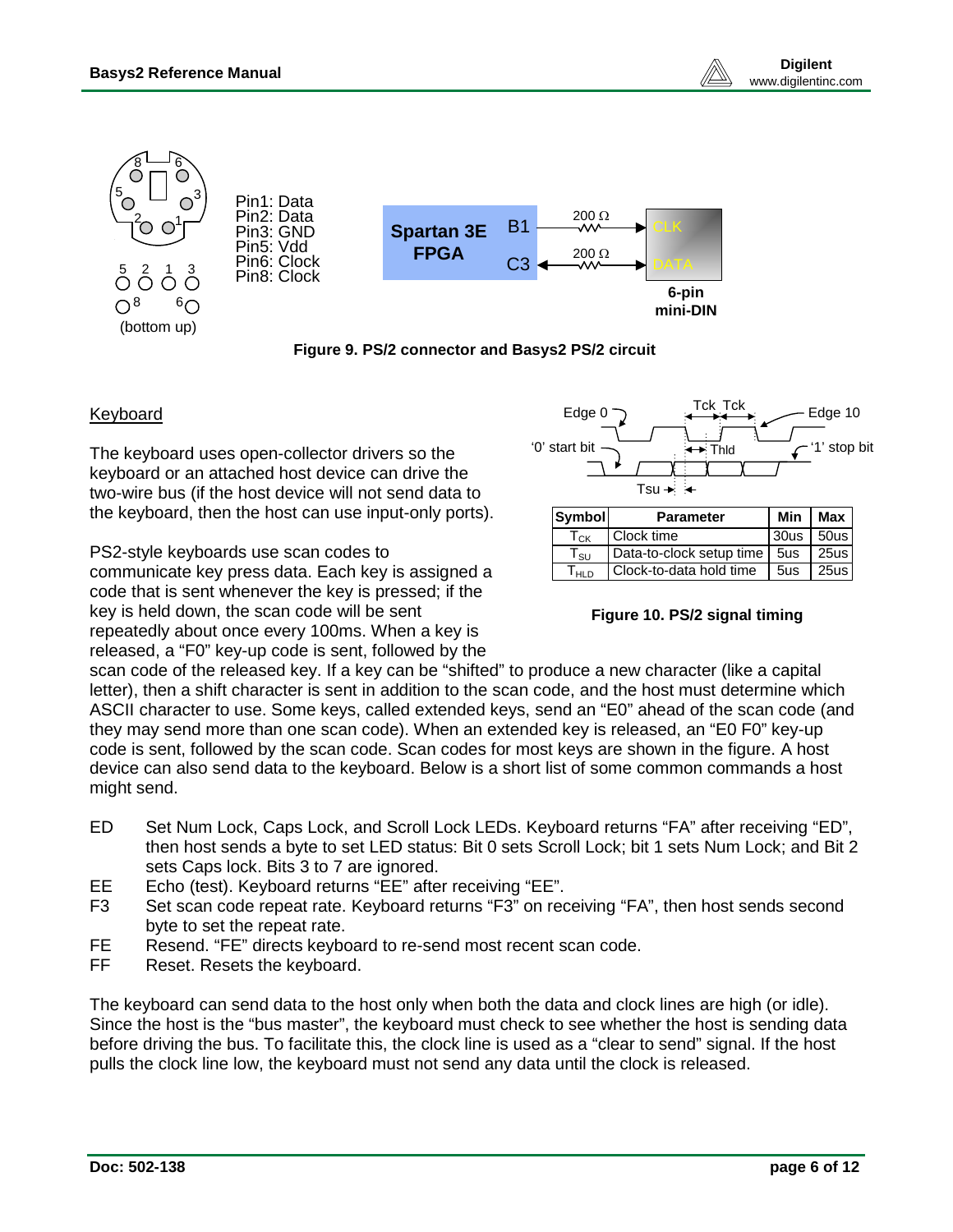The keyboard sends data to the host in 11-bit words that contain a '0' start bit, followed by 8-bits of scan code (LSB first), followed by an odd parity bit and terminated with a '1' stop bit. The keyboard generates 11 clock transitions (at around 20 - 30KHz) when the data is sent, and data is valid on the falling edge of the clock.





## **Mouse**

The mouse outputs a clock and data signal when it is moved; otherwise, these signals remain at logic '1'. Each time the mouse is moved, three 11-bit words are sent from the mouse to the host device. Each of the 11-bit words contains a '0' start bit, followed by 8 bits of data (LSB first), followed by an odd parity bit, and terminated with a '1' stop bit. Thus, each data transmission contains 33 bits, where bits 0, 11, and 22 are '0' start bits, and bits 11, 21, and 33 are '1' stop bits. The three 8-bit data fields contain movement data as shown in the figure above. Data is valid at the falling edge of the clock, and the clock period is 20 to 30KHz.

The mouse assumes a relative coordinate system wherein moving the mouse to the right generates a positive number in the X field, and moving to the left generates a negative number. Likewise, moving the mouse up generates a positive number in the Y field, and moving down represents a negative number (the XS and YS bits in the status byte are the sign bits – a '1' indicates a negative number). The magnitude of the X and Y numbers represent the rate of mouse movement – the larger the number, the faster the mouse is moving (the XV and YV bits in the status byte are movement overflow indicators – a '1' means overflow has occurred). If the mouse moves continuously, the 33-bit transmissions are repeated every 50ms or so. The L and R fields in the status byte indicate Left and Right button presses (a '1' indicates the button is being pressed).

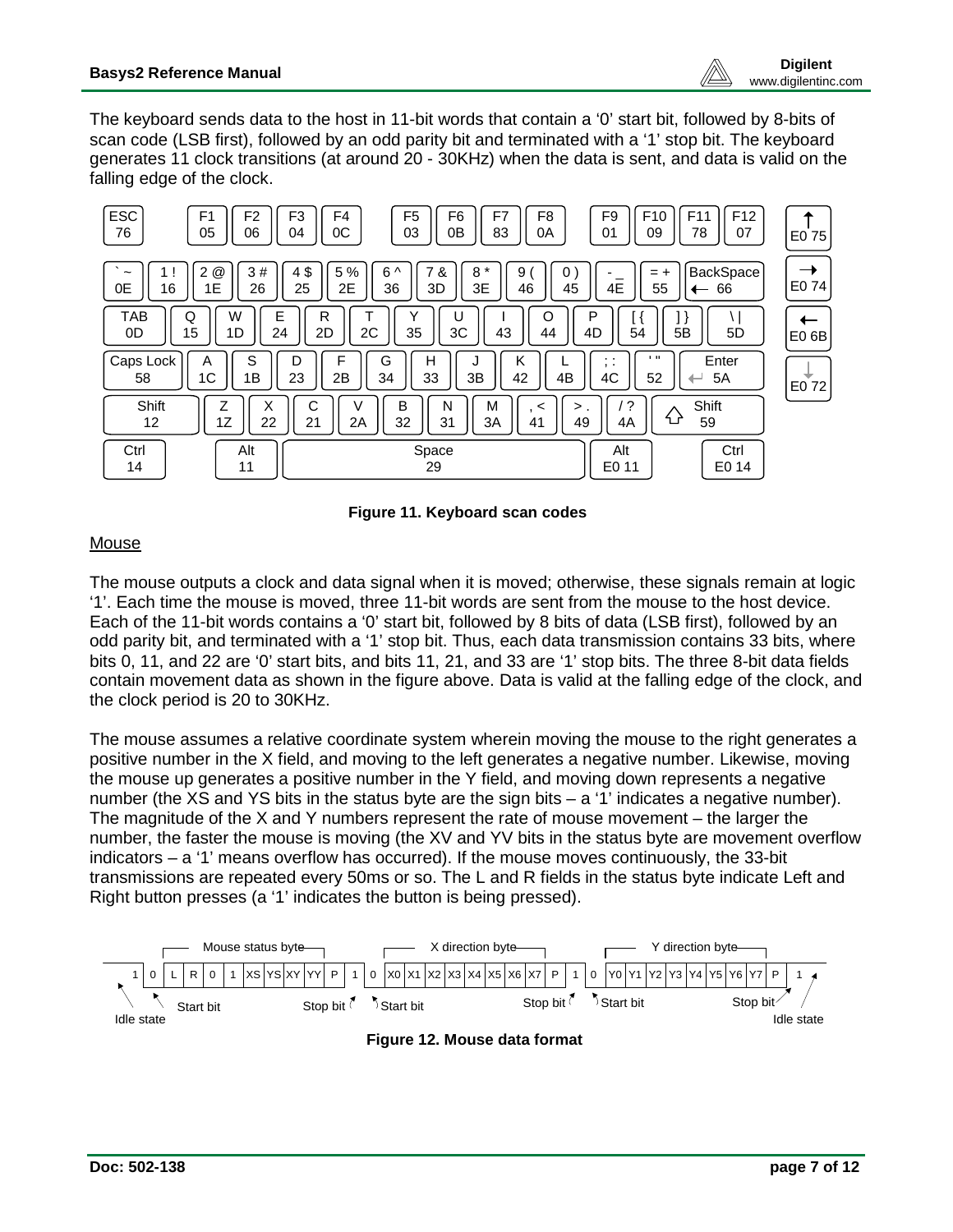## **VGA Port**

The Basys2 board uses 10 FPGA signals to create a VGA port with 8-bit color and the two standard sync signals (HS – Horizontal Sync, and VS – Vertical Sync). The color signals use resistor-divider circuits that work in conjunction with the 75-ohm termination resistance of the VGA display to create eight signal levels on the red and green VGA signals, and four on blue (the human eye is less sensitive to blue levels). This circuit, shown in figure 13, produces video color signals that proceed in equal increments between 0V (fully off) and 0.7V (fully on). A video controller circuit must be created in the FPGA to drive the sync and color signals with the correct timing in order to produce a working display system.

## *VGA System Timing*

VGA signal timings are specified, published, copyrighted and sold by the VESA organization (www.vesa.org). The following VGA system timing information is provided as an example of how a VGA monitor might be driven in 640 by 480 mode. For more precise information, or for





information on other VGA frequencies, refer to documentation available at the VESA website.

CRT-based VGA displays use amplitude-modulated moving electron beams (or cathode rays) to display information on a phosphor-coated screen. LCD displays use an array of switches that can impose a voltage across a small amount of liquid crystal, thereby changing light permittivity through the crystal on a pixel-by-pixel basis. Although the following description is limited to CRT displays, LCD

displays have evolved to use the same signal timings as CRT displays (so the "signals" discussion below pertains to both CRTs and LCDs). Color CRT displays use three electron beams (one for red, one for blue, and one for green) to energize the phosphor that coats the inner side of the display end of a cathode ray tube (see illustration). Electron beams emanate from "electron guns" which are finely-pointed heated cathodes placed in close proximity to a positively charged annular plate called a "grid". The electrostatic force imposed by the grid pulls rays of energized electrons from the cathodes, and those rays are fed by the current that flows into the cathodes. These particle rays are initially accelerated towards the grid, but they soon fall under the influence of the much larger electrostatic force that results from the



**Figure 14. CRT deflection system**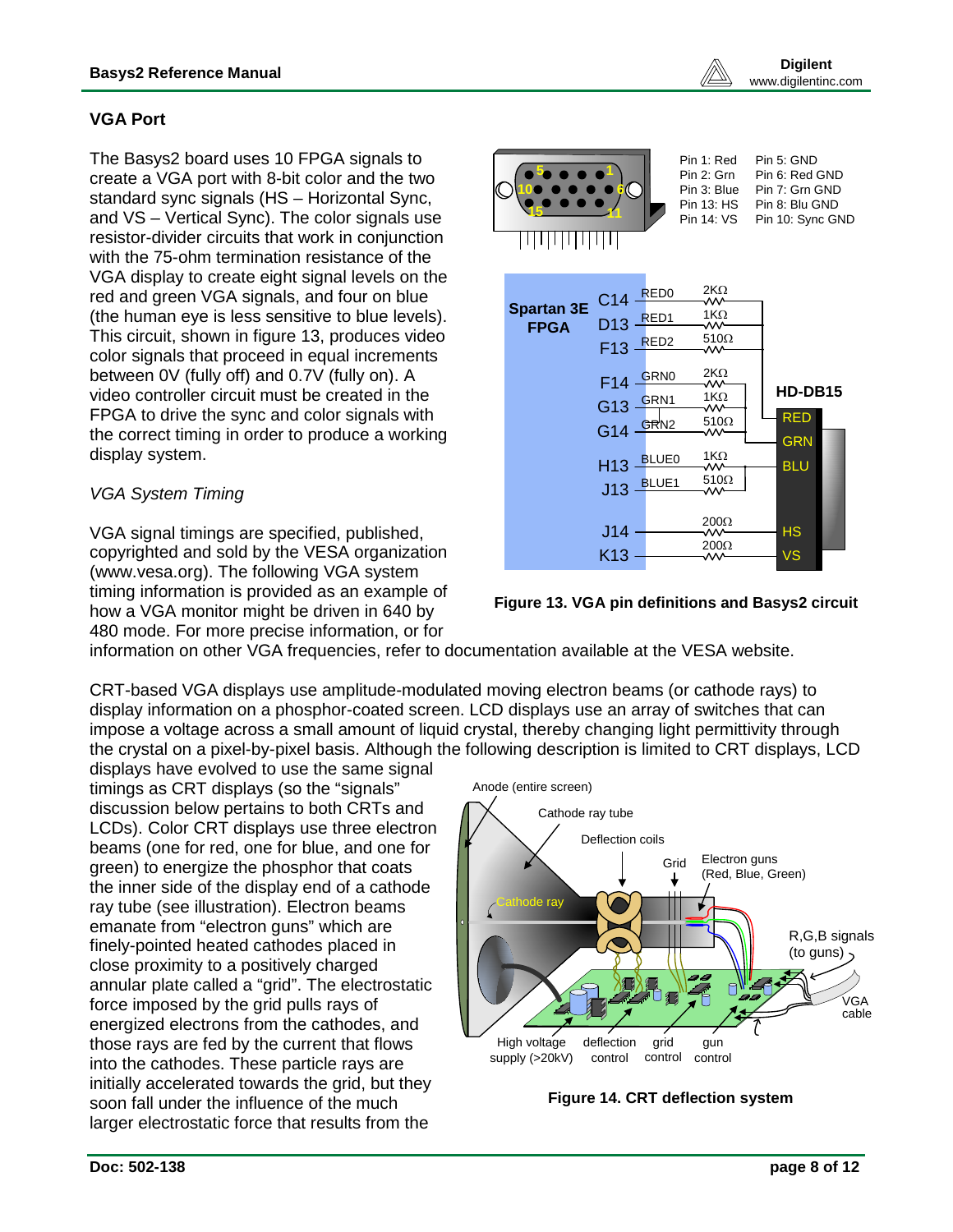entire phosphor-coated display surface of the CRT being charged to 20kV (or more). The rays are focused to a fine beam as they pass through the center of the grids, and then they accelerate to impact on the phosphor-coated display surface. The phosphor surface glows brightly at the impact point, and it continues to glow for several hundred microseconds after the beam is removed. The larger the current fed into the cathode, the brighter the phosphor will glow.

Between the grid and the display surface, the beam passes through the neck of the CRT where two coils of wire produce orthogonal electromagnetic fields. Because cathode rays are composed of charged particles (electrons), they can be deflected by these magnetic fields. Current waveforms are passed through the coils to produce magnetic fields that interact with the cathode rays and cause them to transverse the display surface in a "raster" pattern, horizontally from left to right and vertically from top to bottom. As the cathode ray moves over the surface of the display, the current sent to the electron guns can be increased or decreased to change the brightness of the display at the cathode ray impact point.

Information is only displayed when the beam is moving in the "forward" direction (left to right and top to bottom), and not during the time the beam is reset back to the left or top edge of the display. Much of the potential display time is therefore lost in "blanking" periods when the beam is reset and stabilized to begin a new horizontal or vertical display pass. The size of the beams, the frequency at which the beam can be traced across the display, and the frequency at which the electron beam can be modulated determine the display resolution. Modern VGA displays can accommodate different

resolutions, and a VGA controller circuit dictates the resolution by producing timing signals to control the raster patterns. The controller must produce synchronizing pulses at 3.3V (or 5V) to set the frequency at which current flows through the deflection coils, and it must ensure that video data is applied to the electron guns at the correct time. Raster video displays define a number of "rows" that corresponds to the number of horizontal passes the cathode makes over the display area, and a number of "columns" that corresponds to an area on each row that is assigned to one "picture element" or pixel. Typical displays use from 240 to 1200 rows and from 320 to 1600 columns. The overall size of a display and the number of rows and columns determines the size of each pixel.

Video data typically comes from a video refresh memory, with one or more bytes assigned to each pixel location (the Basys2 uses three bits per pixel). The controller must index into video memory as the beams move



**Figure 15. VGA system signals**

across the display, and retrieve and apply video data to the display at precisely the time the electron beam is moving across a given pixel.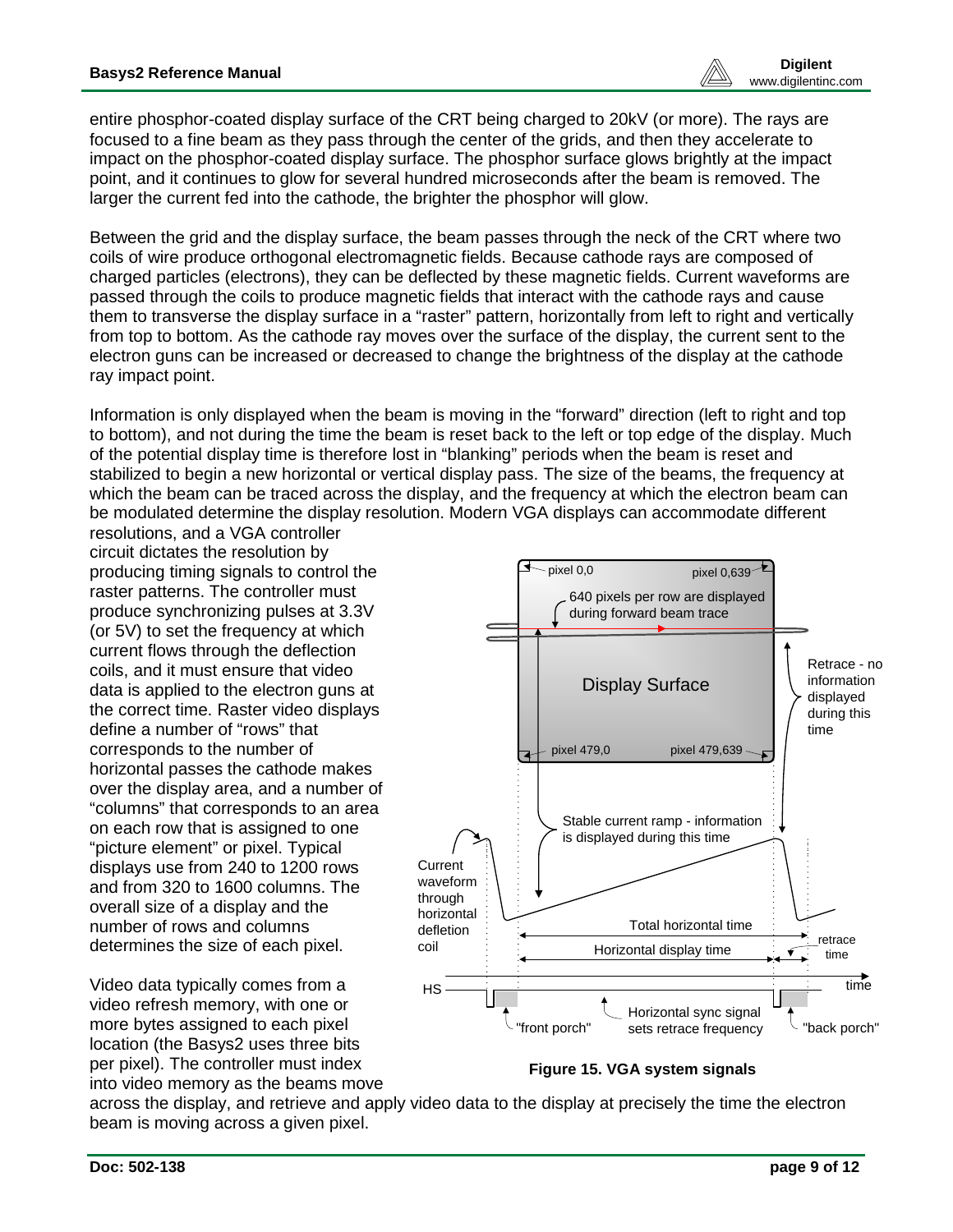A VGA controller circuit must generate the HS and VS timings signals and coordinate the delivery of video data based on the pixel clock. The pixel clock defines the time available to display one pixel of information. The VS signal defines the "refresh" frequency of the display, or the frequency at which all information on the display is redrawn. The minimum refresh frequency is a function of the display's phosphor and electron beam intensity, with practical refresh frequencies falling in the 50Hz to 120Hz range. The number of lines to be displayed at a given refresh frequency defines the horizontal "retrace" frequency. For a 640-pixel by 480-row display using a 25MHz pixel clock and 60 +/-1Hz refresh, the signal timings shown in the table at right



| Symbol           | <b>Parameter</b> |         | <b>Vertical Sync</b> | Horiz. Sync |             |                   |
|------------------|------------------|---------|----------------------|-------------|-------------|-------------------|
|                  |                  | Time    | Clocks   Lines       |             | <b>Time</b> | Clks <sup>1</sup> |
| $^{\intercal}$ s | Sync pulse       | 16.7ms  | 416.800              | 521         | 32 us       | 800               |
| disp             | Display time     | 15.36ms | 384,000              | 480         | 25.6 us     | 640               |
| <b>DW</b>        | Pulse width      | 64 usl  | 1.600                | 2           | $3.84$ us   | 96                |
| $T_{\text{fp}}$  | Front porch      | 320 us  | 8.000                | 10          | 640 ns      | 16                |
| bp               | Back porch       | 928 usl | 23,200               | 29          | 1.92 us     | 48                |

| Figure 16. VGA system timings for 640x480 display |  |  |
|---------------------------------------------------|--|--|
|                                                   |  |  |

can be derived. Timings for sync pulse width and front and back porch intervals (porch intervals are the pre- and post-sync pulse times during which information cannot be displayed) are based on observations taken from actual VGA displays.

A VGA controller circuit decodes the output of a horizontal-sync counter driven by the pixel clock to generate HS signal timings. This counter can be used to locate any pixel location on a given row. Likewise, the output of a vertical-sync counter that increments with each HS pulse can be used to generate VS signal timings, and this counter can be used to locate any given row. These two continually running counters can be used to form an address into video RAM. No time relationship between the onset of the HS pulse and the onset of the VS pulse is specified, so the designer can arrange the counters to easily form video RAM addresses, or to minimize decoding logic for sync pulse generation.



**Figure 17. Schematic for a VGA controller circuit**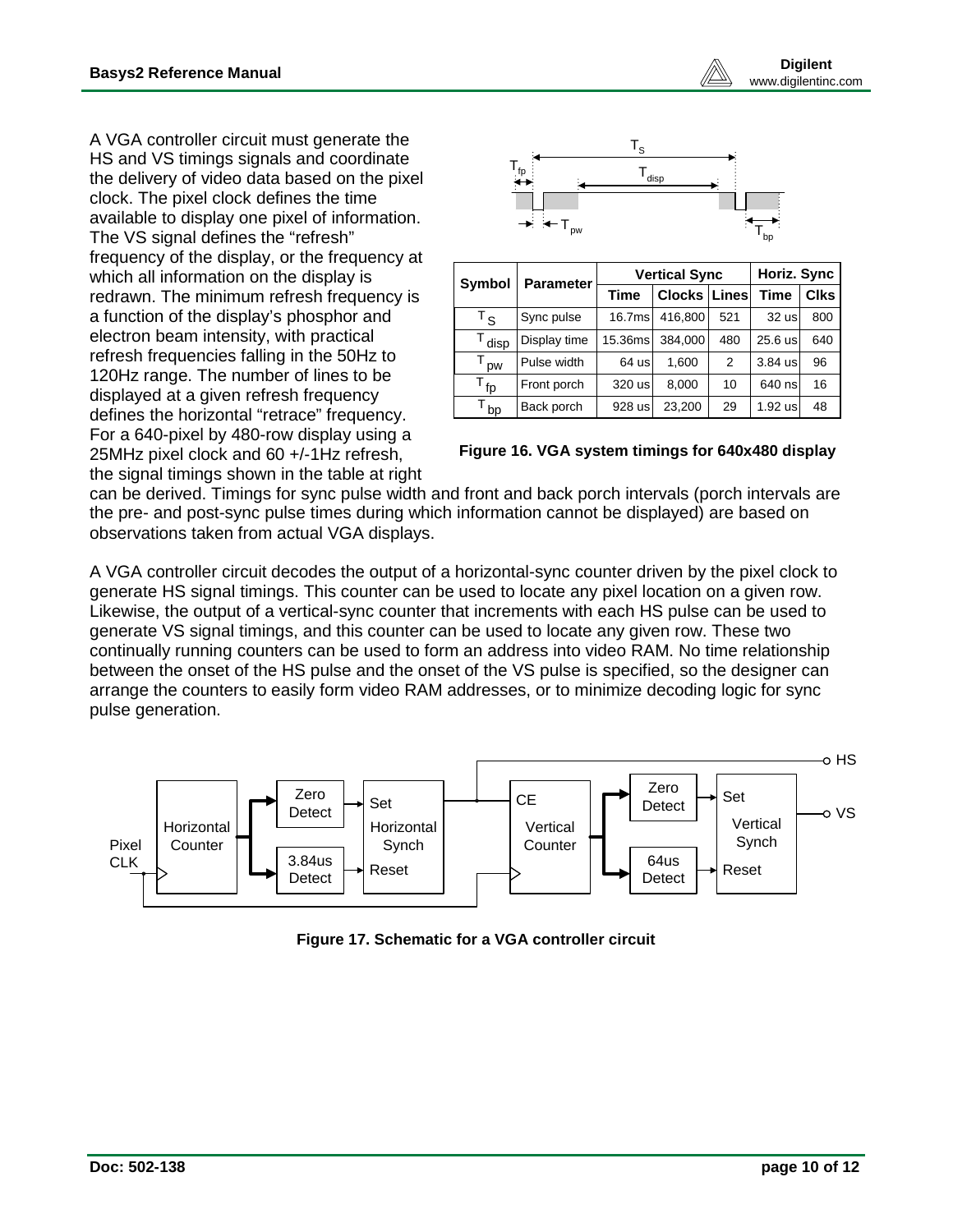

## **Expansion Connectors (6-pin headers)**

The Basys2 board provides four 6-pin peripheral module connectors. Each connector provides Vdd, GND, and four unique FPGA signals. Several 6-pin module boards that can attach to this connector are available from Digilent, including A/D converters, speaker amplifiers, microphones, H-bridge amplifiers, etc. Please see [www.digilentinc.com](http://www.digilentinc.com/) for more information.

## **FPGA Pin Definitions**

The table below shows all pin definitions for the Spartan-3E on the Basys2 board. Pins in grey boxes are not available to the user

| FPGA pin definition table color key |  |                        |  |  |  |
|-------------------------------------|--|------------------------|--|--|--|
| Grey                                |  | Not available to user  |  |  |  |
| Green                               |  | User I/O devices       |  |  |  |
| Yellow                              |  | Data ports             |  |  |  |
| Tan                                 |  | Pmod connector signals |  |  |  |
| <b>Blue</b>                         |  | <b>USB</b> signals     |  |  |  |



**Figure 18. Basys2 Pmod connector circuits**

| <b>Basys2 Spartan-3E pin definitions</b> |                  |                 |                  |                 |                   |                |                     |                 |                   |                 |               |
|------------------------------------------|------------------|-----------------|------------------|-----------------|-------------------|----------------|---------------------|-----------------|-------------------|-----------------|---------------|
| Pin                                      | <b>Signal</b>    | Pin             | <b>Signal</b>    | Pin             | <b>Signal</b>     | Pin            | <b>Signal</b>       | Pin             | <b>Signal</b>     | Pin             | <b>Signal</b> |
| C <sub>12</sub>                          | JD <sub>1</sub>  | P <sub>11</sub> | SW <sub>0</sub>  | N <sub>14</sub> | <b>CC</b>         | B <sub>2</sub> | JA1                 | P <sub>8</sub>  | MODE <sub>0</sub> | M7              | <b>GND</b>    |
| A13                                      | JD <sub>2</sub>  | M <sub>2</sub>  | USB-DB1          | N <sub>13</sub> | <b>DP</b>         | C2             | USB-WRITE           | N7              | MODE1             | P <sub>5</sub>  | <b>GND</b>    |
| A12                                      | <b>NC</b>        | N <sub>2</sub>  | USB-DB0          | M13             | AN <sub>2</sub>   | C3             | PS <sub>2</sub> D   | N6              | MODE <sub>2</sub> | P <sub>10</sub> | <b>GND</b>    |
| <b>B12</b>                               | <b>NC</b>        | M <sub>9</sub>  | <b>NC</b>        | M12             | CG                | D <sub>1</sub> | <b>NC</b>           | N <sub>12</sub> | <b>CCLK</b>       | P <sub>14</sub> | <b>GND</b>    |
| <b>B11</b>                               | <b>NC</b>        | N <sub>9</sub>  | <b>NC</b>        | L14             | CA                | D <sub>2</sub> | USB-WAIT            | P <sub>13</sub> | <b>DONE</b>       | A6              | VDDO-3        |
| C <sub>11</sub>                          | BTN <sub>1</sub> | M <sub>10</sub> | <b>NC</b>        | L13             | <b>CF</b>         | L <sub>2</sub> | USB-DB4             | A1              | <b>PROG</b>       | <b>B10</b>      | VDDO-3        |
| C6                                       | JB1              | N <sub>10</sub> | <b>NC</b>        | F <sub>13</sub> | RED <sub>2</sub>  | L1             | USB-DB3             | N <sub>8</sub>  | <b>DIN</b>        | E <sub>13</sub> | VDDO-3        |
| B <sub>6</sub>                           | JB <sub>2</sub>  | M11             | LD <sub>1</sub>  | F14             | <b>GRN0</b>       | M <sub>1</sub> | USB-DB <sub>2</sub> | N <sub>1</sub>  | <b>INIT</b>       | M14             | VDDO-3        |
| C5                                       | JB3              | N <sub>11</sub> | <b>CD</b>        | D <sub>12</sub> | JD4               | L3             | SW <sub>1</sub>     | P <sub>1</sub>  | <b>NC</b>         | P <sub>3</sub>  | VDDO-3        |
| B <sub>5</sub>                           | JA4              | P <sub>12</sub> | <b>CE</b>        | D <sub>13</sub> | RED <sub>1</sub>  | E <sub>2</sub> | SW <sub>6</sub>     | B <sub>3</sub>  | <b>GND</b>        | M <sub>8</sub>  | VDDO-3        |
| C4                                       | <b>NC</b>        | N <sub>3</sub>  | SW <sub>7</sub>  | C13             | JD <sub>3</sub>   | F <sub>3</sub> | SW <sub>5</sub>     | A4              | <b>GND</b>        | E1              | VDDO-3        |
| B4                                       | SW <sub>3</sub>  | M <sub>6</sub>  | <b>UCLK</b>      | C14             | RED <sub>0</sub>  | F <sub>2</sub> | <b>USB-ASTB</b>     | A8              | <b>GND</b>        | J2              | VDDO-3        |
| A3                                       | JA <sub>2</sub>  | P <sub>6</sub>  | LD <sub>3</sub>  | G12             | <b>BTNO</b>       | F <sub>1</sub> | <b>USB-DSTB</b>     | C <sub>1</sub>  | <b>GND</b>        | A <sub>5</sub>  | VDDO-2        |
| A10                                      | JC <sub>3</sub>  | P7              | LD <sub>2</sub>  | K14             | AN3               | G <sub>1</sub> | LD7                 | C7              | <b>GND</b>        | E <sub>12</sub> | VDDO-2        |
| C9                                       | JC4              | M4              | BTN <sub>2</sub> | J12             | AN <sub>1</sub>   | G <sub>3</sub> | SW <sub>4</sub>     | C10             | <b>GND</b>        | K <sub>1</sub>  | VDDO-2        |
| B9                                       | JC <sub>2</sub>  | N4              | LD <sub>5</sub>  | J13             | BLU <sub>2</sub>  | H1             | USB-DB6             | E <sub>3</sub>  | <b>GND</b>        | P <sub>9</sub>  | VDDO-2        |
| A9                                       | JC <sub>1</sub>  | M <sub>5</sub>  | LD <sub>0</sub>  | J14             | <b>HSYNC</b>      | H <sub>2</sub> | USB-DB5             | E <sub>14</sub> | <b>GND</b>        | A11             | VDDO-1        |
| B <sub>8</sub>                           | <b>MCLK</b>      | N <sub>5</sub>  | LD4              | H13             | BLU <sub>1</sub>  | H <sub>3</sub> | USB-DB7             | G <sub>2</sub>  | <b>GND</b>        | D <sub>3</sub>  | VDDO-1        |
| C8                                       | <b>RCCLK</b>     | G14             | GRN <sub>2</sub> | H12             | <b>CB</b>         | <b>B14</b>     | TMS                 | H <sub>14</sub> | <b>GND</b>        | D <sub>14</sub> | VDDO-1        |
| A7                                       | BTN <sub>3</sub> | G13             | GRN <sub>1</sub> | J3              | JA3               | <b>B13</b>     | <b>TCK-FPGA</b>     | J <sub>1</sub>  | <b>GND</b>        | K <sub>2</sub>  | VDDO-1        |
| B7                                       | JB4              | F <sub>12</sub> | AN <sub>0</sub>  | K <sub>3</sub>  | SW <sub>2</sub>   | A2             | <b>TDO-USB</b>      | K <sub>12</sub> | <b>GND</b>        | L12             | VDDO-1        |
| P <sub>4</sub>                           | LD <sub>6</sub>  | K <sub>13</sub> | <b>VSYNC</b>     | <b>B1</b>       | PS <sub>2</sub> C | A14            | TDO-S3              | M <sub>3</sub>  | <b>GND</b>        | P <sub>2</sub>  | VDDO-1        |